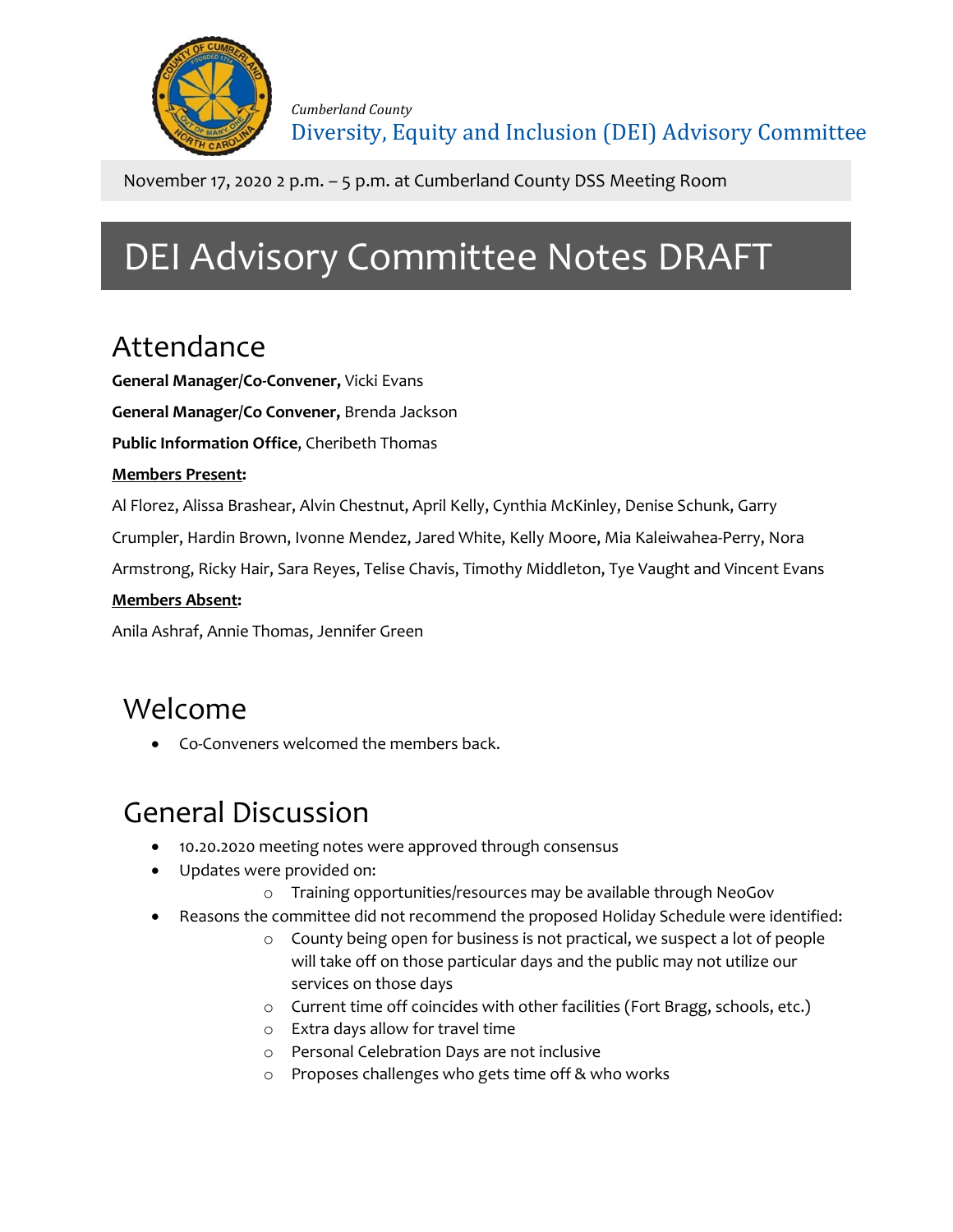# Practical Exercise - Breakout Session

- Committee counted off for members to divide into groups to review the following committee recommended Holiday schedules:
	- **1.** Keep the current County Holiday Schedule with no changes
	- **2.** Keep the current County Holiday Schedule but change the names of religious holidays ex. changing Christmas to Winter Holiday and either …
		- **A.** adding one floating day
			- **or**
		- **B.** take away Good Friday to add one floating day
	- **3.** Maintain twelve (12) paid County holidays.
		- **A.** Ten (10) of these would remain static and would be consistent throughout Cumberland County Government:
			- 1) January 1 New Year's Day
			- 2) Martin Luther King, Jr. Day
			- 3) Memorial Day
			- 4) July 4 Independence Day
			- 5) Labor Day
			- 6) November 11 Veterans' Day
			- 7) Thanksgiving
			- 8) Day after Thanksgiving
			- 9) December 25th Christmas Day
			- 10) December  $26<sup>th</sup>$  Day after Christmas
		- **B.** Two (2) of these will be "floating" holidays to be administered as follows:

1) Current employees receive two per year. Newly hired employees hired before July 1 will receive a floating holiday to be used between January 1 and June 30 and one to be used between July 1 and December 31; newly hired employees hired July 1 or after will receive one floating holiday to be used between July 1 and December 31.

2) Current employees shall request their two floating holidays by December 15<sup>th</sup> for the very next calendar year to allow for supervisors and department heads to plan; newly hired employees will make their request during onboarding.

- 3) Department heads must approve the employees' requested holidays in advance of being taken.
- 4) It is mandatory for all employees to take their approved floating holidays each year.
- 5) Upon termination or end of year, floating holidays will not be paid or carried forward.

On the current holidays of Good Friday and Christmas Eve, County will be open to the public but at a decreased capacity. Some services may not be available to the public on those days. In all cases, if the day of the holiday falls on a Saturday, the holiday will be recognized on the preceding Friday; if the holiday falls on a Sunday, the holiday will be recognized on the following Monday.

• Co-Conveners reviewed the Holiday Schedule assignment, committee will review the committee recommended Holiday schedules and pick one.